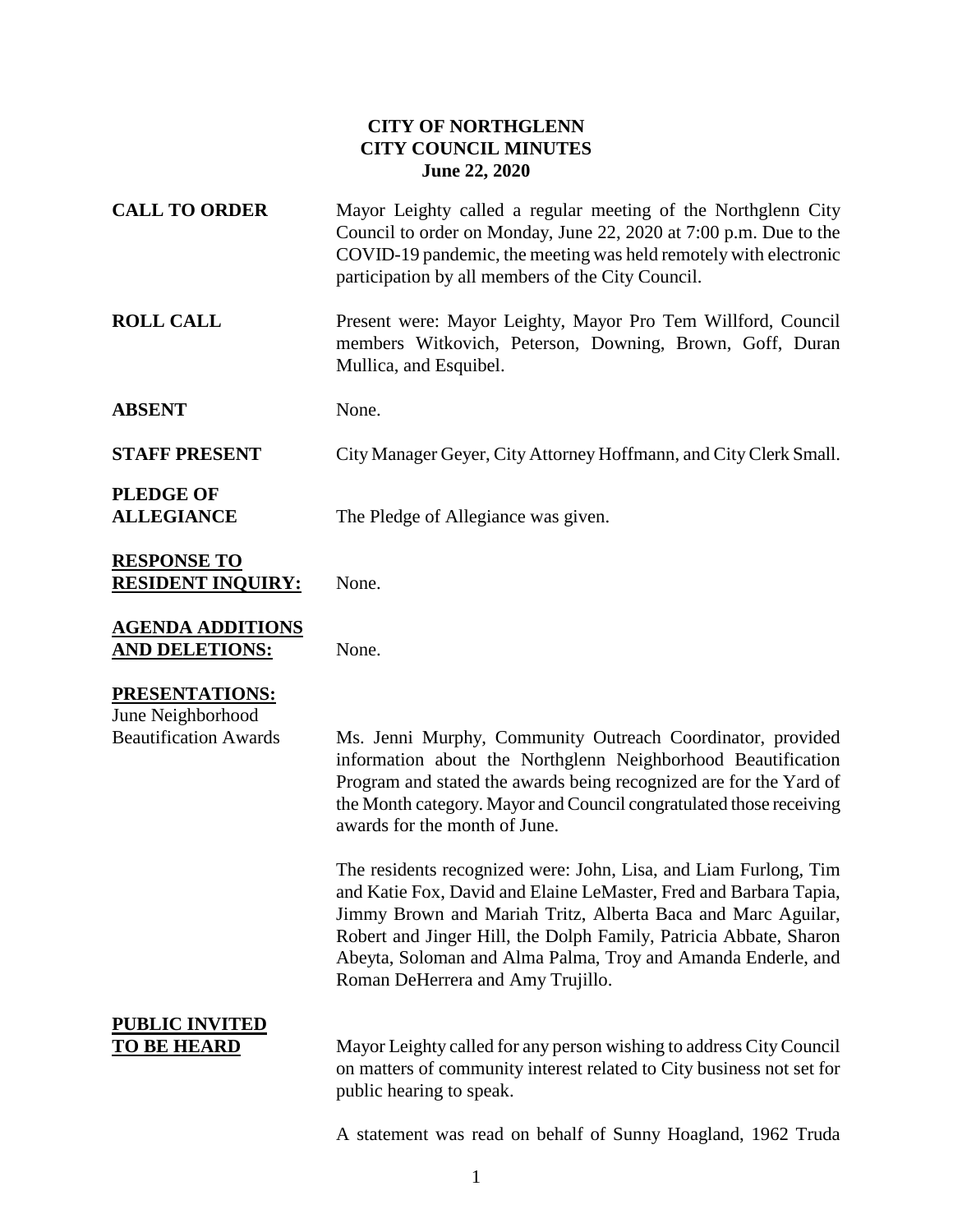Drive, demanding a police oversight board and providing examples of their experiences with racism.

Rudy Cesena, Jr. spoke to Council about the Police Department complying with Senate Bill 20-217 and expressed a need for a police oversight board.

Alex Morgan, Ward 3, spoke to Council about a need for a police oversight board to include People of Color to examine the impact of and establish accountability for the Northglenn Police Department.

David Dinsmore spoke about events related to the Northglenn Police Department and asked Council to consider creating a police oversight board.

Michelle Dinsmore, Ward 4, spoke to Council about discriminatory and racist behaviors she experienced while growing up in Northglenn, and asked Council to create a police accountability board to support the community.

Lauren Weatherly, Ward 4, spoke about policing and wanting police officers to lead with humanity and not use of force. Ms. Weatherly stated people are interested in a new vision of public safety and a focus on racial justice, and asked Council to value the individuals who are speaking up about creating a police oversight board.

Zen Kretsinger, Ward 3, spoke to Council about creating a safer, more welcoming, and anti-racist environment, and provided information about the characteristics of white supremacy culture from *Dismantling Racism* by Kenneth Jones and Tema Okun.

P-T. Morgan spoke to Council about military training and policing. He stated he is not anti-police and believes a police oversight board would be beneficial to prevent issues before they occur.

Wesley Dunbar, 10458 Ogden, spoke in favor of a civilian oversight board and spoke about Sir Robert Peel's 9 Policing Principles. Mr. Dunbar stated he is a proponent of community policing, mental health assessments, non-violent methods of policing, and restorative justice.

Aaron Hoagland, 1962 Truda Drive, stated he agrees with the other speakers and he is in favor of a police oversight board to guide and judge the actions of the police. Mr. Hoagland spoke about the meaning of defunding the police and provided information about why he does not support school resource officers or armed officers in schools.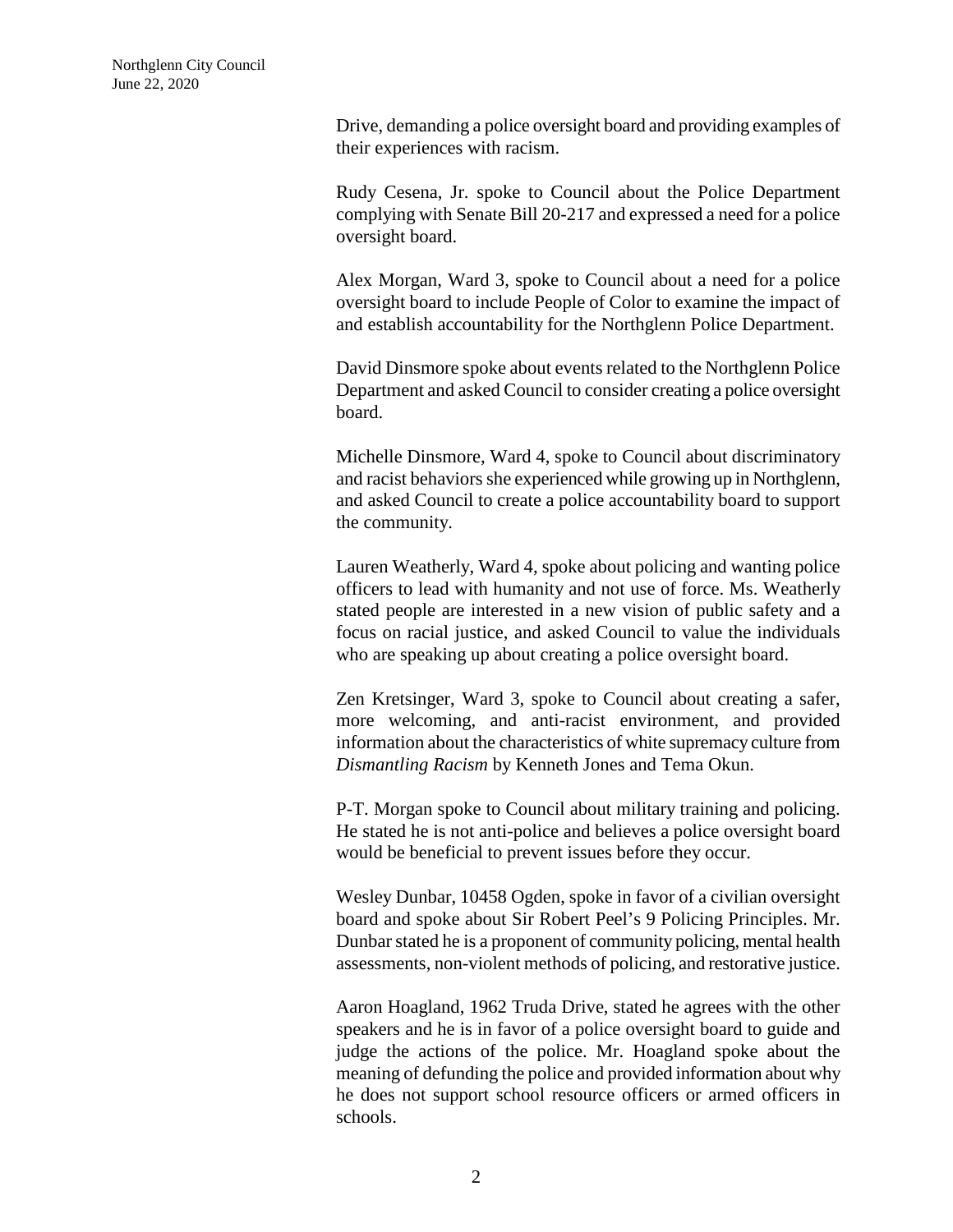Ambur Martinez, Ward 3, stated she is in support of a police oversight board. She provided information about her family and their experiences with police officers, and stated she does not support armed officers in schools.

Bryan Weatherly, Ward 4, expressed his support of a civilian oversight board for the Police Department. He spoke about the law enforcement interactions he observed during the recent protests after George Floyd's murder and stated Northglenn cannot pretend it is immune to the racial issues currently being emphasized in other parts of the country.

Kirk Sarrell spoke in support of the other callers and the issues they presented regarding a police oversight board and reallocating police funding to support the community's needs.

City Clerk Small played a voicemail from Sonja J., Ward 4, stating her support for a police oversight board. She expressed concern about the settlement paid by the City for a wrongful death lawsuit and asked City Council to address racism and police accountability in Northglenn.

City Clerk Small played a voicemail from Tran Wills, Ward 4, regarding establishing a civilian police oversight board. She spoke about police misconduct and provided suggestions about the structure and functions of an oversight board.

City Clerk Small read an email from Riley Geistmann, Ward 3, asking Council to acknowledge there is a possible conflict of interest with internal affairs review of police matters that would not be present in a civilian oversight board, and asking Council to take action to address systemic racism.

City Clerk Small read an email from Don and Bernie Mathison, Ward 4, regarding banners. The email stated they support the Police Department, do not want the Police Department defunded, and do not support the city government using taxpayer dollars to support any unconstitutional activities.

#### **COMMUNICATIONS:**

Council Council member Esquibel thanked the individuals who provided public comment tonight.

> Mayor Pro Tem Willford reported she participated in the Colorado Communities for Climate Action annual retreat last week and spoke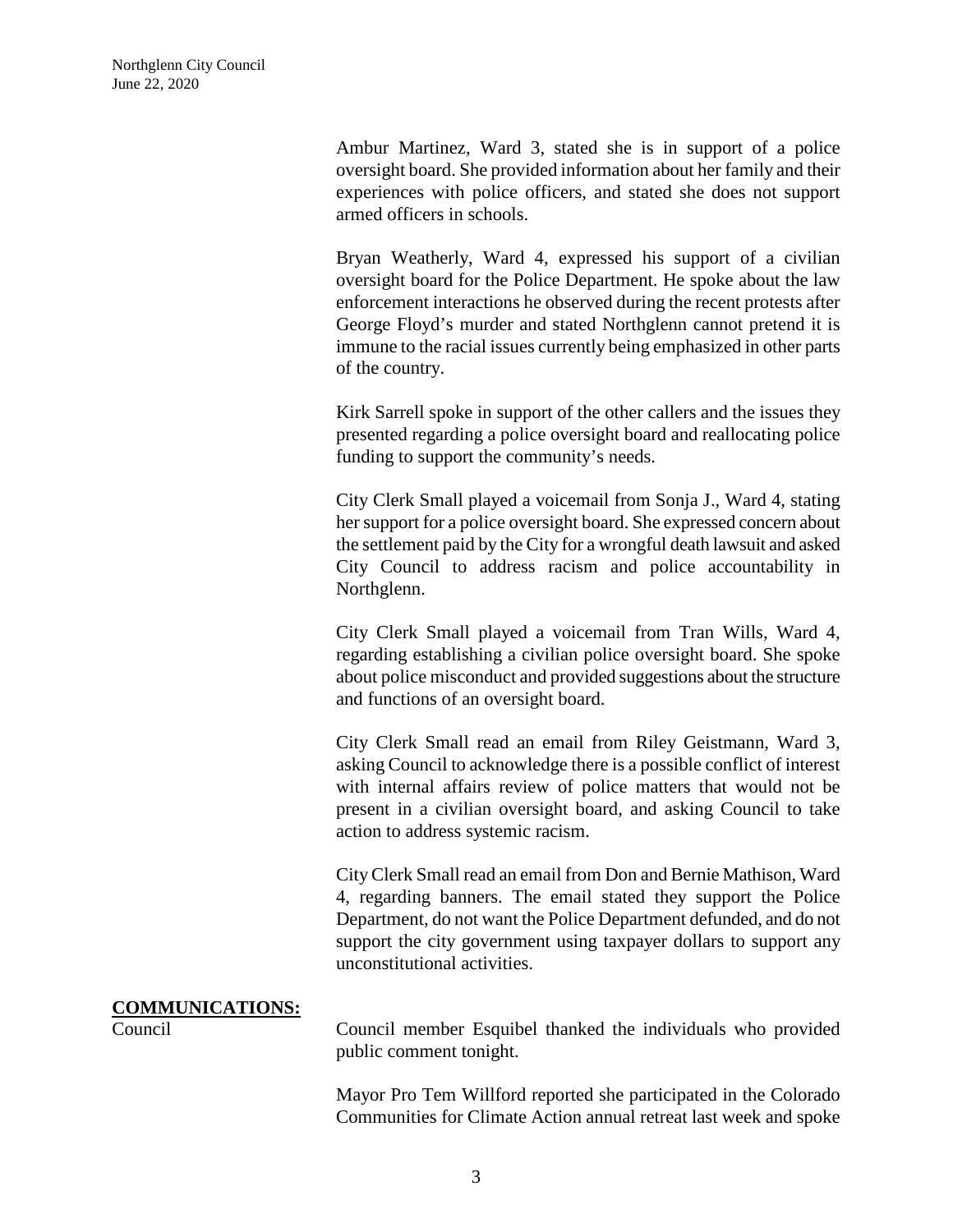about the work of the organization to advocate for climate action in the state. Mayor Pro Tem Willford inquired about a letter residents received in the last utility bill regarding industrial pretreatment violations. Mr. Kent Kisselman, Director of Public Works, spoke about the information provided in the letter and the City's process of reporting cross-contamination violations at businesses. Mayor Pro Tem Willford took a moment of personal privilege to address questions that have been brought to her attention regarding her commitment to the City and support of the Police Department employees. She stated she has listened to residents who have reached out to her about policing and the City's policies after George Floyd's murder and she has asked questions as a Council member about the Department's policies. Mayor Pro Tem Willford stated she has done the same with other issues such as the new recreation facility and traffic calming policies. Mayor Pro Tem Willford clarified that she is not anti-police, but she is anti-police brutality and anti-status quo. She spoke about her duties as a Council member and asked Council, residents, and staff to reach out to her if they have additional questions about her position.

Council member Duran Mullica reported the Regional Transportation District (RTD) is targeting September 24, 2020 to open the N Line and spoke about boosting ridership in the area. She reported RTD will be creating an accountability committee and stated more is to come on how the north area representative will be selected for the committee. Council member Duran Mullica stated she is looking forward to the discussion later in the meeting related to a police oversight board.

Council member Goff thanked everyone who has provided public input and encouraged as many people as possible to share their perspectives with Council. Council member Goff reported she and Council member Duran Mullica will be at the Food Truck Grab 'n Go events in Ward 3. Council member Goff reported she participated in the Anythink Library District Board meeting on June 17, and stated they discussed the District's financial position, re-opening processes, and addressing racial equity in their organization.

Council member Downing reported she has attended several virtual meetings and stated she is excited about the N Line opening in September. She reported she attended the Adams County Council of Governments (ADCOG) Subregional Forum, which included several transportation updates. Council member Downing reported she attended the National League of Cities (NLC) Public Safety and Crime Prevention Steering Committee meeting, and thanked everyone for providing public comment tonight.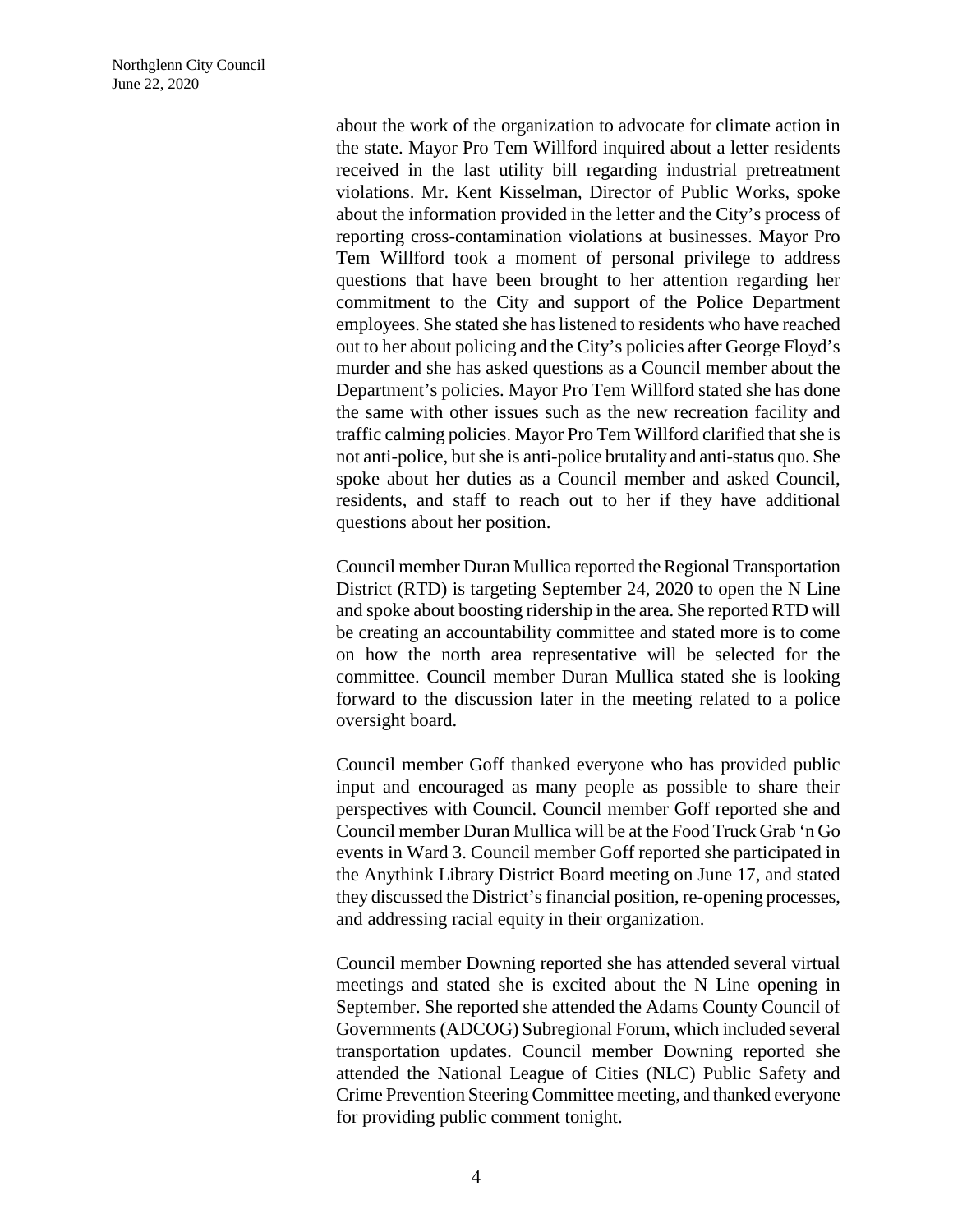Council member Brown thanked everyone who called in to provide public comment.

Council member Witkovich thanked all of the residents who provided public comment earlier in the meeting. Council member Witkovich reported she attended the Historic Preservation Commission meeting and announced they are moving forward with a project for the Deza Estates neighborhood. She reported several meetings have been held for the Elevate Small Business Grant taskforce and noted the deadline for businesses to apply for assistance is June 30, 2020. Council member Witkovich reported the Outside Agency Funding Committee met on April 16 and announced that applications for the COVID-19 Nonprofit Grant Program are being accepted now through July 10, 2020. She reported she attended the Parks and Recreation Advisory Board meeting, the mask giveaway event, and the Telephone Town Hall on policing. Council member Witkovich reported she and Council member Peterson held a virtual Ward 1 meeting on June 20, and thanked Robert and Jinger Hill for calling in to be recognized for the beautification awards tonight.

Council member Peterson stated the Ward 1 meeting was the first virtual ward meeting of its kind. Council member Peterson provided a summary of the State legislative session and stated several bills were impacted by COVID-19 due to budget concerns at the state level. Council member Peterson provided information about proposed ballot initiatives for the November 3, 2020 statewide general election related to taxation, and reported the City's lobbyist will present information to Council on the legislative session and ballot initiatives at the study session on August 17.

Mayor Leighty thanked staff for their efforts on the Telephone Town Hall meeting regarding the Police Department. Mayor Leighty reported she attended the virtual Ward 1 meeting and stated it was very welcoming and professional. Mayor Leighty reminded residents to participate in the Cool Car Cruise on July  $4<sup>th</sup>$ . She announced the Food Truck Grab 'n Go events will be held in each ward on June 23, June 26, and June 30, and stated masks, hand sanitizer, and goody bags will also be available at the food truck events.

Staff City Manager Geyer reported City Hall will be open to the public from 8:30 a.m. to 4:30 p.m. beginning July 1, and noted visitors will be asked to wear masks in city facilities.

> City Clerk Small provided information about the June 30, 2020 Primary Election, stating Voter Service and Polling Centers are now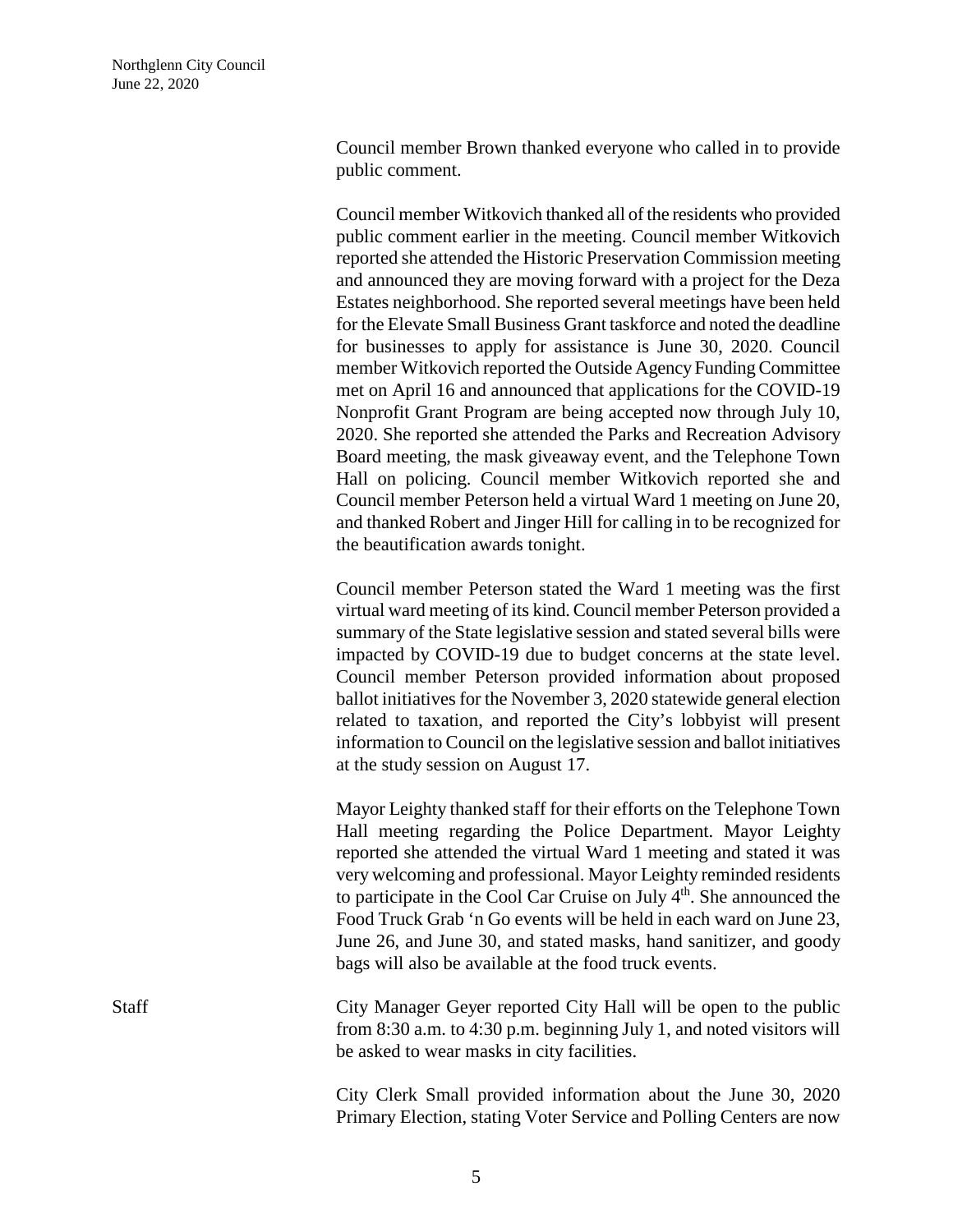|                         | open through Election Day and the 24-hour ballot drop-off box at<br>City Hall is also open to voters.                           |  |  |  |
|-------------------------|---------------------------------------------------------------------------------------------------------------------------------|--|--|--|
| him with any questions. | City Attorney Hoffmann reported he provided Council with<br>information on Senate Bill 20-217 and asked Council to reach out to |  |  |  |

# **CONSENT AGENDA MOTION TO PASS** Council member Downing **MOVED** and it was **SECONDED** by Council member Brown to approve the consent agenda.

**MOTION PASSED** There was no discussion and the motion **PASSED.** IN FAVOR - Leighty, Willford, Witkovich, Peterson, Downing, Brown, Goff, Duran Mullica, Esquibel. OPPOSED - None.

ABSENT - None.

The following items were approved on the consent agenda:

- Ullet 3, 2020 Regular Meeting Minutes
- CR-98 Northglenn Urban Renewal Authority Appointment – Leslie Carrico

### **ORDINANCES –**

## **First Reading:**  $CB-1947-2009$ International Fire Code Amendment – Fee Schedule City Clerk Small read the title. **MOTION TO PASS** Council member Duran Mullica **MOVED** and it was **SECONDED** by Council member Brown to approve CB-1947 on first reading. Mr. Brook Svoboda, Director of Planning and Development, provided a summary of CB-1947. **MOTION PASSED** There was no discussion and the motion **PASSED.** IN FAVOR - Leighty, Willford, Witkovich, Peterson, Downing, Brown, Goff, Duran Mullica, Esquibel. OPPOSED - None. ABSENT - None. CB-1948 – Supplemental Appropriation and CIP Carry Over City Clerk Small read the title. **MOTION TO PASS** Council member Downing **MOVED** and it was **SECONDED** by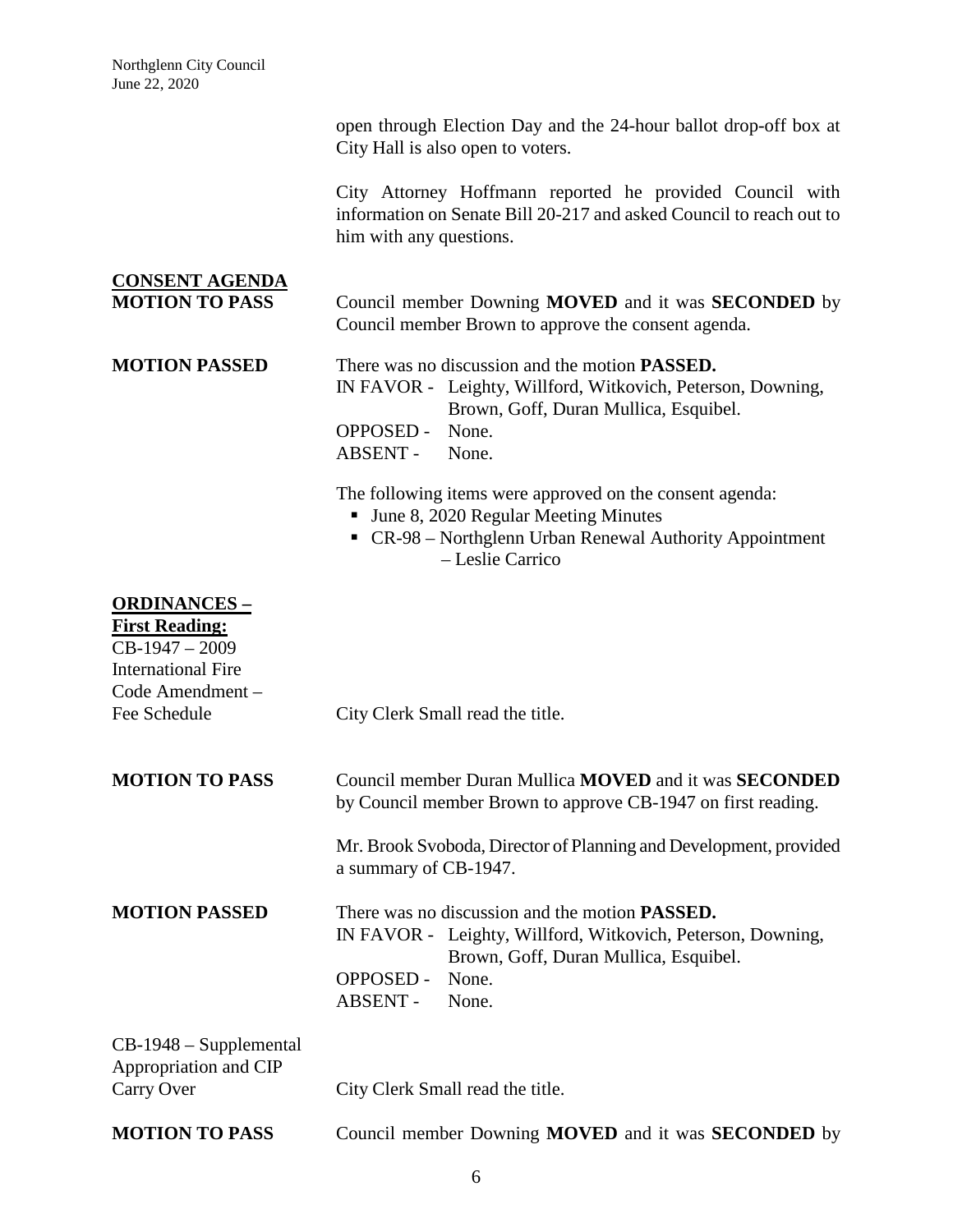|                                                                               | Council member Duran Mullica to approve CB-1948 on first reading.                                                                                                                   |
|-------------------------------------------------------------------------------|-------------------------------------------------------------------------------------------------------------------------------------------------------------------------------------|
|                                                                               | Mr. Jason Loveland, Director of Finance, provided a summary of CB-<br>1948.                                                                                                         |
| <b>MOTION PASSED</b>                                                          | There was no discussion and the motion PASSED.<br>IN FAVOR - Leighty, Willford, Witkovich, Peterson, Downing,<br>Brown, Goff, Duran Mullica, Esquibel.<br><b>OPPOSED -</b><br>None. |
|                                                                               | ABSENT -<br>None.                                                                                                                                                                   |
| <b>RESOLUTIONS:</b><br>CR-80 - Bunker Hill<br><b>Lift Station Replacement</b> |                                                                                                                                                                                     |
| <b>GMP</b>                                                                    | City Clerk Small read the title.                                                                                                                                                    |
| <b>MOTION TO PASS</b>                                                         | Council member Downing MOVED and it was <b>SECONDED</b> by<br>Council member Duran Mullica to approve CR-80.                                                                        |
|                                                                               | Mr. Kent Kisselman, Director of Public Works, provided a summary<br>of CR-80.                                                                                                       |
| <b>MOTION PASSED</b>                                                          | There was discussion and the motion <b>PASSED.</b><br>IN FAVOR - Leighty, Willford, Witkovich, Peterson, Downing,<br>Brown, Goff, Duran Mullica, Esquibel.                          |
|                                                                               | None.<br><b>OPPOSED -</b><br>ABSENT -<br>None.                                                                                                                                      |
| $CR-102-W$ astewater<br><b>Treatment Plant Master</b><br>Plan Update          | City Clerk Small read the title.                                                                                                                                                    |
| <b>MOTION TO PASS</b>                                                         | Council member Downing MOVED and it was SECONDED by<br>Council member Duran Mullica to approve CR-102.                                                                              |
|                                                                               | Mr. Kent Kisselman, Director of Public Works, provided a summary<br>of CR-102.                                                                                                      |
| <b>MOTION PASSED</b>                                                          | There was discussion and the motion <b>PASSED</b> .<br>IN FAVOR - Leighty, Willford, Witkovich, Peterson, Downing,<br>Brown, Goff, Duran Mullica, Esquibel.                         |
|                                                                               | <b>OPPOSED -</b><br>None.<br>ABSENT -<br>None.                                                                                                                                      |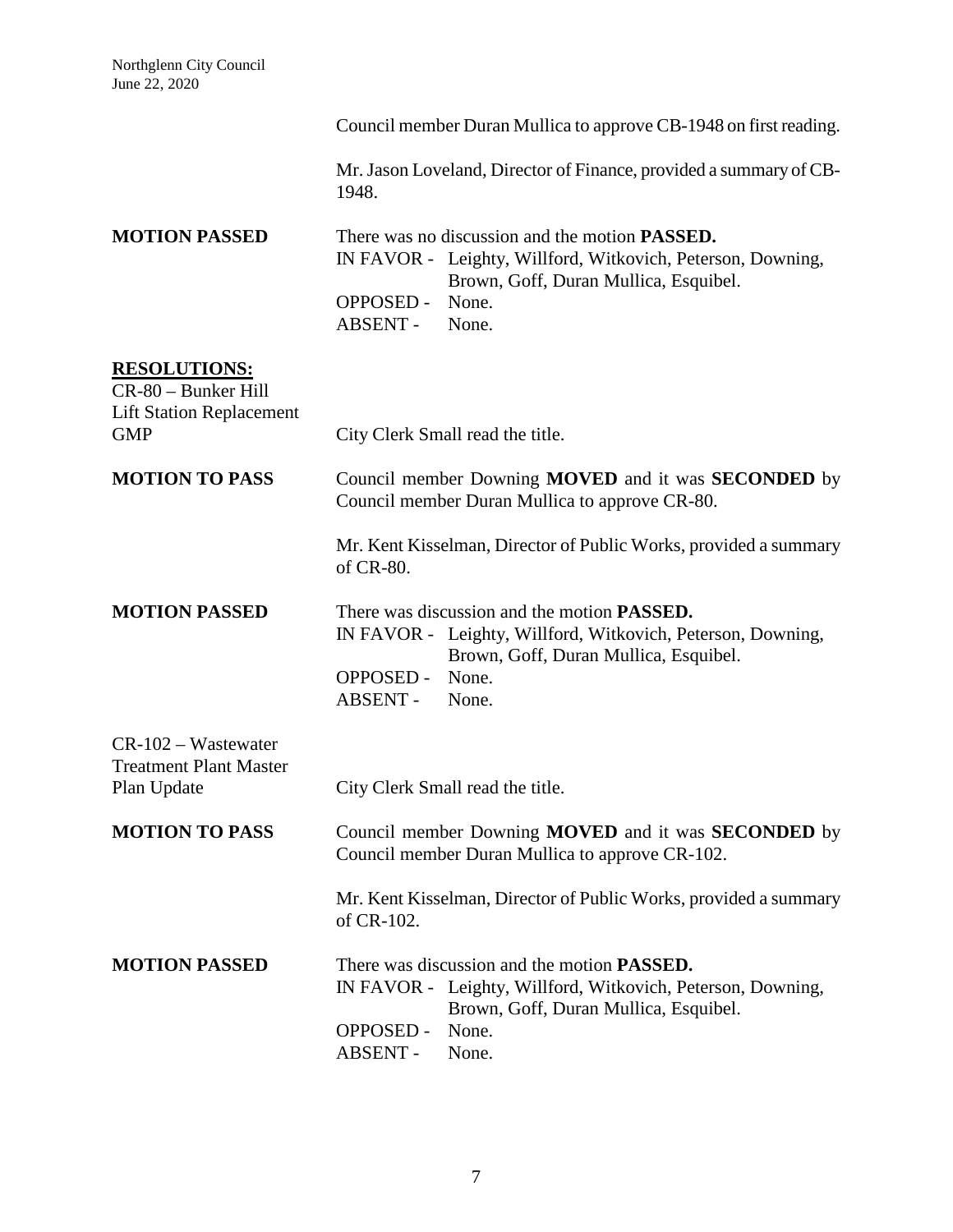Northglenn City Council June 22, 2020

#### **DISCUSSION ITEMS:**

| <b>NGCC Master Plan</b>           |                                                                                                                                                                                                                                                                                                                                                                                                                                                                                                                                                                                                                              |
|-----------------------------------|------------------------------------------------------------------------------------------------------------------------------------------------------------------------------------------------------------------------------------------------------------------------------------------------------------------------------------------------------------------------------------------------------------------------------------------------------------------------------------------------------------------------------------------------------------------------------------------------------------------------------|
| Phase 1 Implementation            |                                                                                                                                                                                                                                                                                                                                                                                                                                                                                                                                                                                                                              |
| June Update                       | Ms. Amanda Peterson, Director of Parks, Recreation and Cultural<br>Services, provided an update on the construction of the new<br>recreation center, senior center, and theatre facility. She reported the<br>date for substantial completion of the project has been adjusted to<br>October 6, 2021 due to delays associated with the building permit and<br>hardware design. Ms. Peterson addressed questions from Council<br>regarding plans for a small group tour of the construction site,<br>operational information concerning COVID-19, and planning for<br>situations that are not entirely known due to COVID-19. |
| 4 <sup>th</sup> of July Fireworks |                                                                                                                                                                                                                                                                                                                                                                                                                                                                                                                                                                                                                              |
| Enforcement                       | Police Commander Heidi Walts provided information to Council<br>about the Police Department's plans for fireworks enforcement<br>related to the 4 <sup>th</sup> of July holiday. Ms. Walts spoke about staffing and<br>schedule adjustments, zero tolerance enforcement, and education that<br>included written information, yard signs, and social media posts.                                                                                                                                                                                                                                                             |
|                                   | Ms. Walts addressed questions from Council about bilingual<br>education materials, utilizing drones for enforcement, which phone<br>number residents should call to report fireworks, sparklers and types<br>of illegal fireworks, and other enforcement issues.                                                                                                                                                                                                                                                                                                                                                             |
| Diversity, Inclusivity,           |                                                                                                                                                                                                                                                                                                                                                                                                                                                                                                                                                                                                                              |
| <b>Social Equity Next Steps</b>   | Ms. Rupa Venkatesh, Assistant to the City Manager, presented<br>information about the City's Strategic Plan Item 6.1 – Race and<br>Equity Initiative and next steps to address diversity, inclusivity, and<br>social equity. Ms. Venkatesh provided information about a draft<br>framework, including internal and external components, and items<br>including permanent policy changes, the creation of a Diversity<br>Advisory Board, if necessary, and other necessary changes based on<br>community and internal feedback.                                                                                               |
|                                   | City Manager Geyer addressed questions from Council regarding a<br>chief diversity officer for the City. Ms. Venkatesh addressed<br>questions from Council related to the creation of an internal diversity,<br>inclusivity and social equity committee and external components in<br>the draft framework. There was discussion among Council about the<br>framework and overall importance to advance the items, and it was<br>the consensus of Council to move forward with the draft framework.                                                                                                                           |